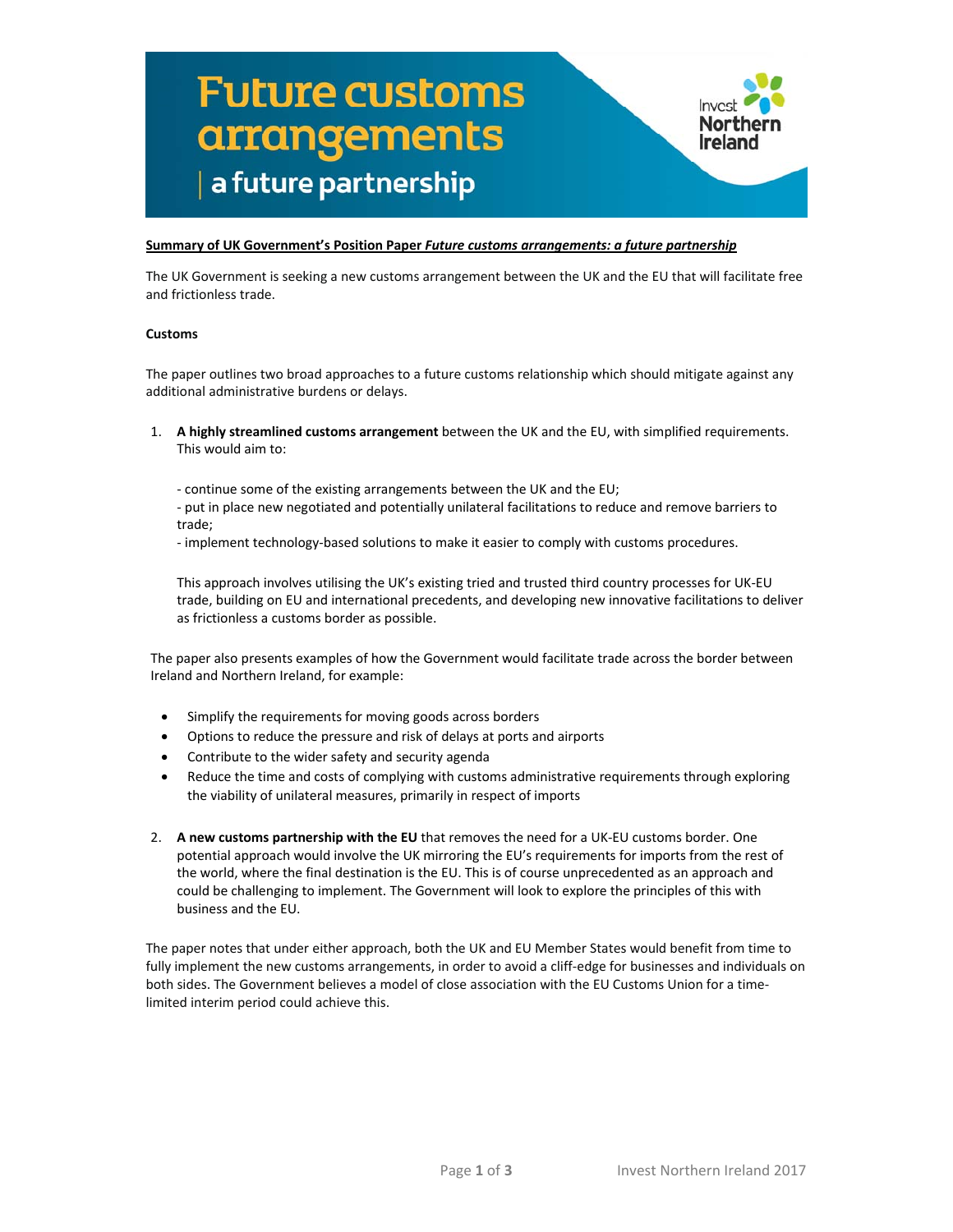## **Future customs arrangements** a future partnership



### **Trade Relationships**

The UK wants to forge new and ambitious trade partnerships in Europe and around the world and will look to:

- **Boost trade relationships with both old friends and new allies** seeking continuity in existing trade and investment relationships, including those covered by EU Free Trade Agreements or other EU preferential arrangements.
- **Support the rules‐based global trading system**, taking up their independent seat at the WTO and updating the terms of their WTO membership, and preparing schedules that replicate, as far as possible, current obligations.
- **Ensure businesses are protected from unfair anti‐competitive practices** and act swiftly to ensure that trade remains fair and markets are kept open.
- **Maintain high level of standards and protect public services** to ensure high standards for consumers, employees, the environment and animal welfare. Also ensure that decisions about how public services, including the NHS, are delivered are made by UK government and not by trade partners.
- **Make trade work for everyone**, aligned to the Industrial Strategy which aims to ensure the value of trade is more widely shared.
- **Support developing countries to reduce poverty through trade**, maintaining current access to UK markets for the Least Developed Countries (LDCs), and aiming to maintain the preferential access of the remaining (non‐LDC) developing countries, including those countries with established Economic Partnership Agreements.
- **Make trade more transparent and inclusive**, proving business, trade unions, civil society, Parliament, the devolved administrations, local government and the public at large, together with the governments of the Overseas Territories and Crown Dependencies, the opportunity to engage with and to contribute to trade policy.

The paper further underlines the UK Government's commitment to avoiding a hard border between Northern Ireland and Ireland.

#### **Delivering new arrangements and providing certainty and stability for business**

The paper presents the rationale for agreeing an interim period that would:

- Provide the necessary time for both the UK and EU Member States to implement any agreed long term solutions, and put in place facilitations and technology-based solutions to make the customs regime as smooth as possible for importers and exporters; and
- Ensure that businesses, intermediaries and other third parties in the UK and the EU have the necessary time to implement the new arrangements, thereby providing businesses with certainty and enabling a smooth transition.